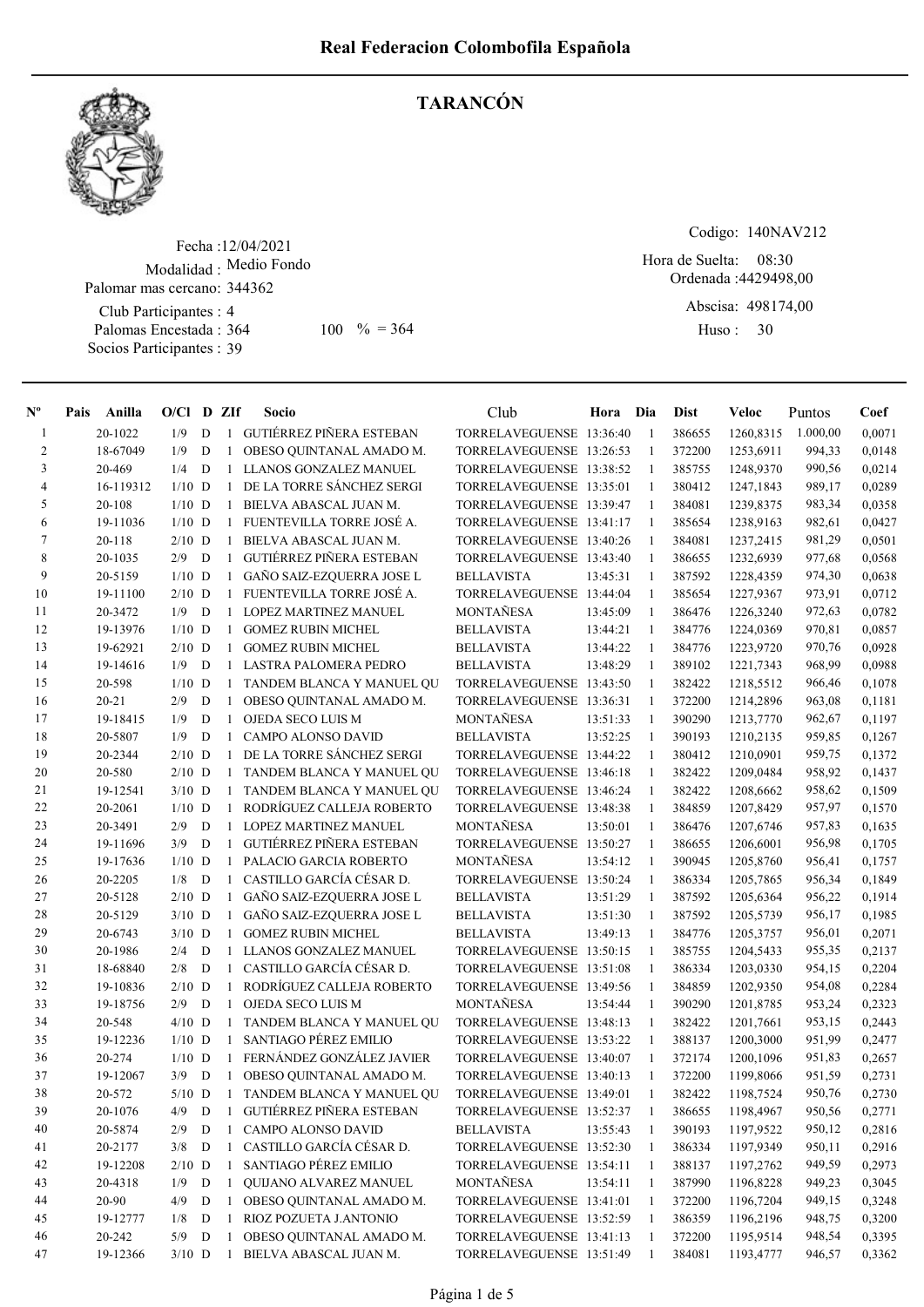| $\mathbf{N}^{\mathbf{o}}$ | Anilla<br>Pais    | $O/Cl$ D ZIf |   |                              | Socio                                              | Club                                          | Hora     | Dia                | <b>Dist</b>      | Veloc                  | Puntos           | Coef             |
|---------------------------|-------------------|--------------|---|------------------------------|----------------------------------------------------|-----------------------------------------------|----------|--------------------|------------------|------------------------|------------------|------------------|
| 48                        | 20-2147           | $4/10$ D     |   |                              | 1 BIELVA ABASCAL JUAN M.                           | TORRELAVEGUENSE 13:51:51                      |          | $\overline{1}$     | 384081           | 1193,3540              | 946,48           | 0,3433           |
| 49                        | 15-141237         | $3/10$ D     |   | $\mathbf{1}$                 | DE LA TORRE SÁNCHEZ SERGI                          | TORRELAVEGUENSE 13:48:50                      |          | $\mathbf{1}$       | 380412           | 1193,1375              | 946,31           | 0,3539           |
| 50                        | 19-11826          | $4/10$ D     |   | $\mathbf{1}$                 | DE LA TORRE SÁNCHEZ SERGI                          | TORRELAVEGUENSE 13:49:12                      |          | $\mathbf{1}$       | 380412           | 1191,7669              | 945,22           | 0,3611           |
| 51                        | 20-5456           | $1/10$ D     |   |                              | 1 GAÑO SAIZ-EZQUERRA RAMON                         | <b>BELLAVISTA</b>                             | 13:58:12 | $\mathbf{1}$       | 390917           | 1191,0938              | 944,68           | 0,3584           |
| 52                        | 20-1680           | 1/4          | D |                              | 1 ARABIA GÓMEZ JOSÉ ANGEL                          | TORRELAVEGUENSE 13:51:18                      |          | -1                 | 382684           | 1191,0489              | 944,65           | 0,3733           |
| 53                        | 20-1223           | $3/10$ D     |   | $\mathbf{1}$                 | FUENTEVILLA TORRE JOSÉ A.                          | TORRELAVEGUENSE 13:54:00                      |          | $\mathbf{1}$       | 385654           | 1190,2901              | 944,05           | 0,3776           |
| 54                        | 19-14830          | $4/10$ D     |   |                              | 1 GAÑO SAIZ-EZQUERRA JOSE L                        | <b>BELLAVISTA</b>                             | 13:55:48 | $\mathbf{1}$       | 387592           | 1189,6624              | 943,55           | 0,3828           |
| 55                        | 20-236            | $2/10$ D     |   | $\mathbf{1}$                 | FERNÁNDEZ GONZÁLEZ JAVIER                          | TORRELAVEGUENSE 13:42:55                      |          | 1                  | 372174           | 1189,3710              | 943,32           | 0,4060           |
| 56                        | 20-8090           | 1/8          | D | $\mathbf{1}$                 | <b>DIEGO MARTIN GABRIEL</b>                        | <b>BELLAVISTA</b>                             | 13:58:16 | 1                  | 390209           | 1188,6952              | 942,78           | 0,3943           |
| 57                        | 19-11018          | $4/10$ D     |   | $\mathbf{1}$                 | FUENTEVILLA TORRE JOSÉ A.                          | TORRELAVEGUENSE 13:54:29                      |          | 1                  | 385654           | 1188,5171              | 942,64           | 0,4060           |
| 58                        | 20-2709           | $2/10$ D     |   | $\mathbf{1}$                 | PALACIO GARCIA ROBERTO                             | MONTAÑESA                                     | 13:58:57 | 1                  | 390945           | 1188,4633              | 942,60           | 0,4076           |
| 59                        | 19-11921          | 2/8          | D | $\mathbf{1}$                 | RIOZ POZUETA J.ANTONIO                             | TORRELAVEGUENSE 13:55:17                      |          | $\mathbf{1}$       | 386359           | 1187,7614              | 942,04           | 0,4195           |
| 60                        | 20-5778           | 3/9          | D | $\mathbf{1}$                 | CAMPO ALONSO DAVID                                 | <b>BELLAVISTA</b>                             | 13:58:54 | $\mathbf{1}$       | 390193           | 1186,3576              | 940,93           | 0,4224           |
| 61                        | 20-2249           | 4/8          | D | $\mathbf{1}$                 | CASTILLO GARCÍA CÉSAR D.                           | TORRELAVEGUENSE 13:55:47                      |          | $\mathbf{1}$       | 386334           | 1185,8618              | 940,53           | 0,4338           |
| 62                        | 19-11041          | $5/10$ D     |   | $\mathbf{1}$                 | FUENTEVILLA TORRE JOSÉ A.                          | TORRELAVEGUENSE 13:55:18                      |          | $\mathbf{1}$       | 385654           | 1185,5334              | 940,27           | 0,4417           |
| 63                        | 20-6304           | $1/10$ D     |   | $\mathbf{1}$                 | LASTRA RECIO JUAN LUIS                             | <b>BELLAVISTA</b>                             | 13:59:13 | -1                 | 390259           | 1185,4169              | 940,18           | 0,4435           |
| 64                        | 20-5072           | $1/10$ D     |   | $\mathbf{1}$                 | <b>SALMON ARCE JOSE MANUE</b>                      | <b>BELLAVISTA</b>                             | 13:58:51 | -1                 | 389731           | 1185,1330              | 939,96           | 0,4511           |
| 65                        | 19-16876          | $3/10$ D     |   | $\mathbf{1}$                 | SANTIAGO PÉREZ EMILIO                              | TORRELAVEGUENSE 13:57:43                      |          | $\mathbf{1}$       | 388137           | 1184,3676              | 939,35           | 0,4601           |
| 66                        | 20-1984           | 3/4          | D |                              | 1 LLANOS GONZALEZ MANUEL                           | TORRELAVEGUENSE 13:55:52                      |          | -1                 | 385755           | 1183,7817              | 938,88           | 0,4700           |
| 67                        | 20-6348           | $2/10$ D     |   | $\mathbf{1}$                 | <b>LASTRA RECIO JUAN LUIS</b>                      | <b>BELLAVISTA</b>                             | 13:59:47 | $\mathbf{1}$       | 390259           | 1183,3800              | 938,57           | 0,4717           |
| 68                        | 18-69537          | $3/10$ D     |   | $\mathbf{1}$                 | <b>LASTRA RECIO JUAN LUIS</b>                      | <b>BELLAVISTA</b>                             | 13:59:52 | $\mathbf{1}$       | 390259           | 1183,0810              | 938,33           | 0,4787           |
| 69                        | 19-13020          | $2/10$ D     |   | $\mathbf{1}$                 | <b>SALMON ARCE JOSE MANUE</b>                      | <b>BELLAVISTA</b>                             | 13:59:32 | 1                  | 389731           | 1182,6755              | 938,01           | 0,4864           |
| 70                        | 18-224206         | 1/6          | D | $\mathbf{1}$                 | ARABAOLAZA LOPEZ FRANCISC                          | <b>BELLAVISTA</b>                             | 14:00:01 | 1                  | 389824           | 1181,2252              | 936,86           | 0,4933           |
| 71                        | 20-6084           | 1/5          | D | $\mathbf{1}$                 | SAIZ SOPEÑA MARCOS                                 | <b>BELLAVISTA</b>                             | 14:01:07 | $\mathbf{1}$       | 390939           | 1180,6684              | 936,42           | 0,4989           |
| 72                        | 19-14339          | $2/10$ D     |   | $\mathbf{1}$                 | GAÑO SAIZ-EZQUERRA RAMON                           | <b>BELLAVISTA</b>                             | 14:01:08 | -1                 | 390917           | 1180,5426              | 936,32           | 0,5060           |
| 73<br>74                  | 19-12501          | 5/8          | D | $\mathbf{1}$<br>$\mathbf{1}$ | CASTILLO GARCÍA CÉSAR D.                           | TORRELAVEGUENSE 13:57:22                      |          | -1<br>$\mathbf{1}$ | 386334           | 1180,1263              | 935,99           | 0,5191           |
| 75                        | 19-13713          | 5/10         | D |                              | GAÑO SAIZ-EZQUERRA JOSE L                          | <b>BELLAVISTA</b>                             | 13:58:26 | $\mathbf{1}$       | 387592           | 1180,1238              | 935,98<br>935,69 | 0,5245           |
| 76                        | 20-8008<br>20-579 | 2/9<br>6/10  | D | $\mathbf{1}$<br>$\mathbf{1}$ | LASTRA PALOMERA PEDRO<br>TANDEM BLANCA Y MANUEL QU | <b>BELLAVISTA</b><br>TORRELAVEGUENSE 13:54:18 | 13:59:49 | -1                 | 389102<br>382422 | 1179,7524<br>1179,2229 | 935,27           | 0,5295<br>0,5460 |
| 77                        | 19-13111          | 1/9          | D | $\mathbf{1}$                 | GONZÁLEZ PÉREZ JUAN MANUE                          | <b>BELLAVISTA</b>                             | 14:01:12 | $\mathbf{1}$       | 389957           | 1177,4064              | 933,83           | 0,5425           |
| 78                        | 19-12619          | 7/10         |   | $\mathbf{1}$                 | TANDEM BLANCA Y MANUEL QU                          | TORRELAVEGUENSE 13:55:20                      |          | $\mathbf{1}$       | 382422           | 1175,4775              | 932,30           | 0,5603           |
| 79                        | 20-8053           | 3/9          | D | $\mathbf{1}$                 | LASTRA PALOMERA PEDRO                              | <b>BELLAVISTA</b>                             | 14:01:13 | -1                 | 389102           | 1174,7658              | 931,73           | 0,5578           |
| 80                        | 20-8025           | 4/9          | D | $\mathbf{1}$                 | LASTRA PALOMERA PEDRO                              | <b>BELLAVISTA</b>                             | 14:01:17 | 1                  | 389102           | 1174,5294              | 931,55           | 0,5648           |
| 81                        | 19-13022          | $4/10$ D     |   | $\mathbf{1}$                 | <b>GOMEZ RUBIN MICHEL</b>                          | <b>BELLAVISTA</b>                             | 13:57:40 | 1                  | 384776           | 1174,2909              | 931,36           | 0,5783           |
| 82                        | 20-2034           | $3/10$ D     |   | $\mathbf{1}$                 | RODRÍGUEZ CALLEJA ROBERTO                          | TORRELAVEGUENSE 13:58:00                      |          | 1                  | 384859           | 1173,3506              | 930,61           | 0,5853           |
| 83                        | 20-1934           | 2/9          | D | $\mathbf{1}$                 | QUIJANO ALVAREZ MANUEL                             | MONTAÑESA                                     | 14:00:57 | 1                  | 387990           | 1172,3523              | 929,82           | 0,5877           |
| 84                        | 19-13917          | $5/10$ D     |   | $\mathbf{1}$                 | <b>GOMEZ RUBIN MICHEL</b>                          | <b>BELLAVISTA</b>                             | 13:59:02 | $\mathbf{1}$       | 384776           | 1169,4134              | 927,49           | 0,5997           |
| 85                        | 20-6803           | 6/10         |   | $\mathbf{1}$                 | <b>GOMEZ RUBIN MICHEL</b>                          | <b>BELLAVISTA</b>                             | 13:59:06 |                    | 384776           | 1169,1765              | 927,30           | 0,6069           |
| 86                        | 20-1292           | 6/10         |   |                              | 1 FUENTEVILLA TORRE JOSÉ A.                        | TORRELAVEGUENSE 13:59:53                      |          |                    | 385654           | 1169,0618              | 927,21           | 0,6126           |
| 87                        | 19-11143          | 7/10         |   |                              | FUENTEVILLA TORRE JOSÉ A.                          | TORRELAVEGUENSE 13:59:54                      |          | 1                  | 385654           | 1169,0027              | 927,16           | 0,6198           |
| 88                        | 20-6768           | $7/10$       |   |                              | 1 GOMEZ RUBIN MICHEL                               | <b>BELLAVISTA</b>                             | 13:59:12 | -1                 | 384776           | 1168,8214              | 927,02           | 0,6283           |
| 89                        | 19-11109          | 8/10         |   |                              | 1 FUENTEVILLA TORRE JOSÉ A.                        | TORRELAVEGUENSE 14:00:00                      |          | $\mathbf{1}$       | 385654           | 1168,6485              | 926,88           | 0,6340           |
| 90                        | 20-6771           | 8/10         |   |                              | 1 GOMEZ RUBIN MICHEL                               | <b>BELLAVISTA</b>                             | 13:59:15 | -1                 | 384776           | 1168,6439              | 926,88           | 0,6426           |
| 91                        | 20-1971           | $4/4$ D      |   | $\mathbf{1}$                 | LLANOS GONZALEZ MANUEL                             | TORRELAVEGUENSE 14:00:07                      |          | 1                  | 385755           | 1168,5414              | 926,80           | 0,6481           |
| 92                        | 20-247            | $3/10$ D     |   | $\mathbf{1}$                 | FERNÁNDEZ GONZÁLEZ JAVIER                          | TORRELAVEGUENSE 13:48:35                      |          | -1                 | 372174           | 1168,2155              | 926,54           | 0,6791           |
| 93                        | 18-66068          | 3/9          | D | $\mathbf{1}$                 | OJEDA SECO LUIS M                                  | <b>MONTAÑESA</b>                              | 14:04:06 | 1                  | 390290           | 1168,1832              | 926,51           | 0,6546           |
| 94                        | 18-64654          | 3/9          | D |                              | 1 LOPEZ MARTINEZ MANUEL                            | MONTAÑESA                                     | 14:00:51 | -1                 | 386476           | 1168,1306              | 926,47           | 0,6682           |
| 95                        | 19-18392          | 4/9          | D |                              | 1 OJEDA SECO LUIS M                                | MONTAÑESA                                     | 14:04:10 | $\mathbf{1}$       | 390290           | 1167,9501              | 926,33           | 0,6687           |
| 96                        | 20-260            | $4/10$ D     |   |                              | 1 FERNÁNDEZ GONZÁLEZ JAVIER                        | TORRELAVEGUENSE 13:48:41                      |          | 1                  | 372174           | 1167,8490              | 926,25           | 0,7086           |
| 97                        | 20-5107           | 4/9          | D | $\mathbf{1}$                 | CAMPO ALONSO DAVID                                 | <b>BELLAVISTA</b>                             | 14:04:07 | 1                  | 390193           | 1167,8346              | 926,24           | 0,6830           |
| 98                        | 19-18452          | 4/9          | D | $\mathbf{1}$                 | LOPEZ MARTINEZ MANUEL                              | MONTAÑESA                                     | 14:01:08 | 1                  | 386476           | 1167,1311              | 925,68           | 0,6966           |
| 99                        | 19-11203          | 1/8          | D | $\mathbf{1}$                 | TANDEM J.J.                                        | TORRELAVEGUENSE 13:50:33                      |          | 1                  | 373450           | 1165,0289              | 924,01           | 0,7283           |
| 100                       | 20-106            | $5/10$ D     |   | $\mathbf{1}$                 | BIELVA ABASCAL JUAN M.                             | TORRELAVEGUENSE 13:59:50                      |          | -1                 | 384081           | 1164,4699              | 923,57           | 0,7153           |
| 101                       | 19-14567          | 2/6          | D |                              | 1 ARABAOLAZA LOPEZ FRANCISC                        | <b>BELLAVISTA</b>                             | 14:05:49 | -1                 | 389824           | 1160,8239              | 920,68           | 0,7118           |
| 102                       | 20-1043           | $5/9$ D      |   |                              | 1 GUTIÉRREZ PIÑERA ESTEBAN                         | TORRELAVEGUENSE 14:03:25                      |          | -1                 | 386655           | 1159,6751              | 919,77           | 0,7247           |
| 103                       | 19-11819          | $5/10$ D     |   |                              | 1 DE LA TORRE SÁNCHEZ SERGI                        | TORRELAVEGUENSE 13:58:14                      |          | 1                  | 380412           | 1158,9682              | 919,20           | 0,7438           |
| 104                       | 20-2307           | $6/10$       |   | $\mathbf{1}$                 | DE LA TORRE SÁNCHEZ SERGI                          | TORRELAVEGUENSE 13:58:18                      |          | 1                  | 380412           | 1158,7329              | 919,02           | 0,7511           |
| 105                       | 19-17628          | $3/10$ D     |   | 1                            | PALACIO GARCIA ROBERTO                             | MONTAÑESA                                     | 14:07:25 | 1                  | 390945           | 1158,6416              | 918,95           | 0,7379           |
| 106                       | 19-18397          | $5/9$ D      |   |                              | 1 OJEDA SECO LUIS M                                | MONTAÑESA                                     | 14:07:01 | 1                  | 390290           | 1158,0733              | 918,49           | 0,7461           |
| 107                       | 17-100265         | 2/4          | D |                              | 1 ARABIA GÓMEZ JOSÉ ANGEL                          | TORRELAVEGUENSE 14:00:29                      |          | 1                  | 382684           | 1157,9525              | 918,40           | 0,7681           |
| 108                       | 16-119248         | 1/8          | D |                              | 1 GUTIÉRREZ MERINO J.JAVIER                        | TORRELAVEGUENSE 13:49:10                      |          | 1                  | 369013           | 1156,1765              | 916,99           | 0,8040           |
| 109                       | 19-12523          | 6/8          |   |                              | 1 CASTILLO GARCÍA CÉSAR D.                         | TORRELAVEGUENSE 14:04:09                      |          | 1                  | 386334           | 1156,1694              | 916,98           | 0,7751           |
| 110                       | 20-5050           | $3/10$ D     |   | 1                            | SALMON ARCE JOSE MANUE                             | <b>BELLAVISTA</b>                             | 14:07:09 | $\mathbf{1}$       | 389731           | 1155,9573              | 916,82           | 0,7754           |
| 111                       | 20-8003           | 5/9          | D | $\mathbf{1}$                 | LASTRA PALOMERA PEDRO                              | <b>BELLAVISTA</b>                             | 14:07:27 | 1                  | 389102           | 1153,0656              | 914,52           | 0,7837           |
| 112                       | 20-288141         | $4/10$ D     |   | $\mathbf{1}$                 | RODRÍGUEZ CALLEJA ROBERTO                          | TORRELAVEGUENSE 14:04:29                      |          | -1                 | 384859           | 1150,6074              | 912,57           | 0,7995           |
| 113                       | 19-13129          | 2/9          | D | $\mathbf{1}$                 | GONZÁLEZ PÉREZ JUAN MANUE                          | <b>BELLAVISTA</b>                             | 14:08:59 | 1                  | 389957           | 1150,3722              | 912,39           | 0,7961           |
| 114                       | 19-14412          | $3/9$ D      |   |                              | 1 GONZÁLEZ PÉREZ JUAN MANUE                        | <b>BELLAVISTA</b>                             | 14:09:07 | $\mathbf{1}$       | 389957           | 1149,9199              | 912,03           | 0,8031           |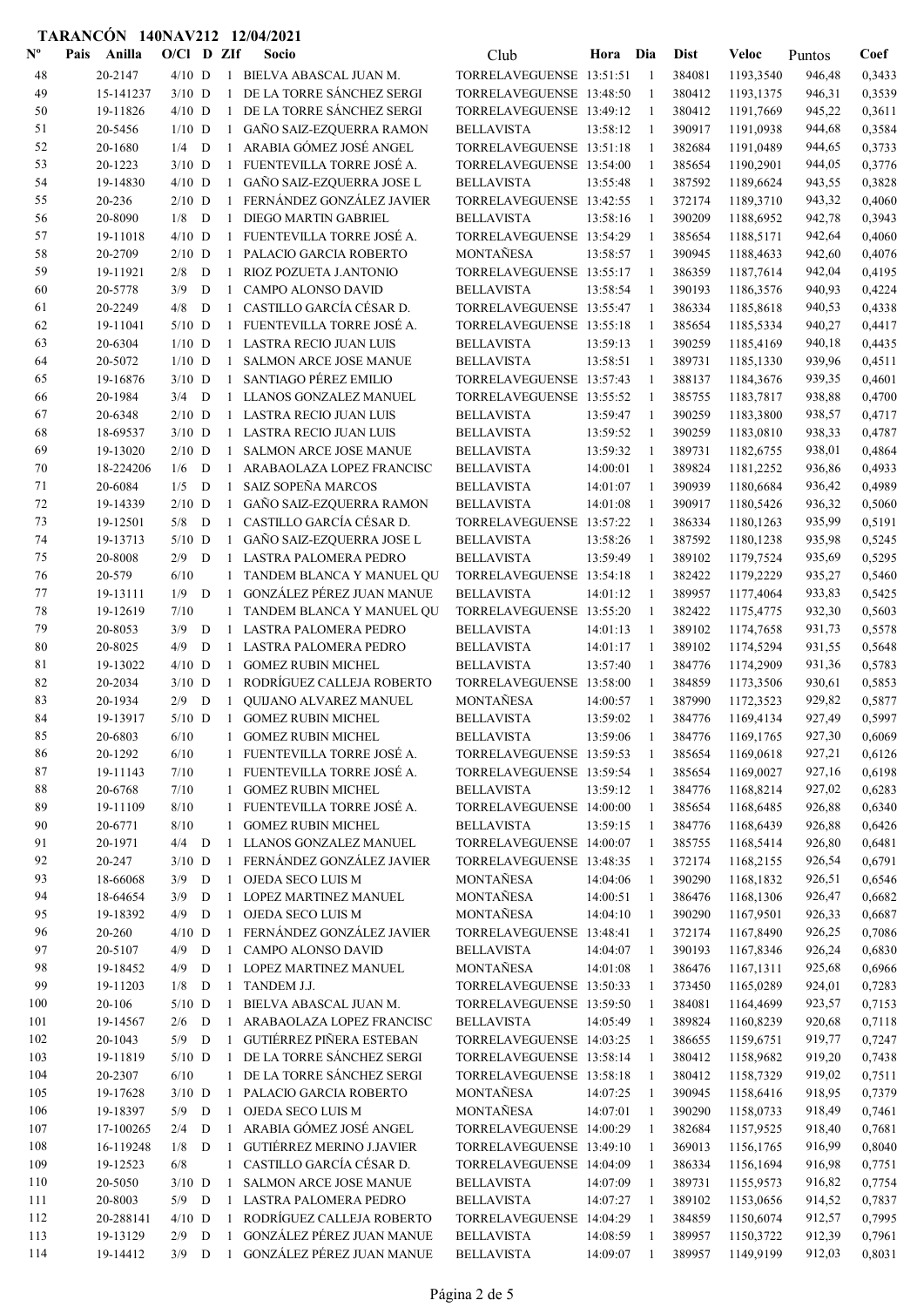| $N^{\text{o}}$ | Pais | Anilla     | $O/CI$ D ZIf |             |              | Socio                            | Club                     | Hora     | Dia            | <b>Dist</b> | Veloc     | Puntos | Coef   |
|----------------|------|------------|--------------|-------------|--------------|----------------------------------|--------------------------|----------|----------------|-------------|-----------|--------|--------|
| 115            |      | 20-529     | 8/10         |             |              | 1 TANDEM BLANCA Y MANUEL QU      | TORRELAVEGUENSE 14:02:57 |          | $\overline{1}$ | 382422      | 1148,5869 | 910,97 | 0,8261 |
| 116            |      | 17-102838  | $4/10$ D     |             | $\mathbf{1}$ | PALACIO GARCIA ROBERTO           | MONTAÑESA                | 14:10:23 | $\mathbf{1}$   | 390945      | 1148,5433 | 910,94 | 0,8152 |
| 117            |      | 18-64692   | 5/9          | D           | $\mathbf{1}$ | LOPEZ MARTINEZ MANUEL            | MONTAÑESA                | 14:06:30 | $\overline{1}$ | 386476      | 1148,5171 | 910,92 | 0,8317 |
| 118            |      | 20-3414    | 6/9          |             | $\mathbf{1}$ | LOPEZ MARTINEZ MANUEL            | MONTAÑESA                | 14:06:36 | -1             | 386476      | 1148,1759 | 910,64 | 0,8388 |
| 119            |      | 18-68580   | 3/8          | D           | $\mathbf{1}$ | RIOZ POZUETA J.ANTONIO           | TORRELAVEGUENSE 14:06:38 |          | $\overline{1}$ | 386359      | 1147,7146 | 910,28 | 0,8462 |
| 120            |      | 18-67493   | $5/10$ D     |             | $\mathbf{1}$ | FERNÁNDEZ GONZÁLEZ JAVIER        | TORRELAVEGUENSE 13:54:18 |          | $\mathbf{1}$   | 372174      | 1147,6226 | 910,21 | 0,8858 |
| 121            |      | 15-141024  | 4/8          | D           | -1           | RIOZ POZUETA J.ANTONIO           | TORRELAVEGUENSE 14:06:40 |          | $\mathbf{1}$   | 386359      | 1147,6010 | 910,19 | 0,8604 |
| 122            |      | 20-276     | 6/10         |             | 1            | FERNÁNDEZ GONZÁLEZ JAVIER        | TORRELAVEGUENSE 13:54:20 |          | $\mathbf{1}$   | 372174      | 1147,5046 | 910,11 | 0,9006 |
| 123            |      | 20-1940    | 5/8          | D           | $\mathbf{1}$ | RIOZ POZUETA J.ANTONIO           | TORRELAVEGUENSE 14:06:45 |          | 1              | 386359      | 1147,3170 | 909,96 | 0,8746 |
| 124            |      | 20-2183    | 7/8          |             | 1            | CASTILLO GARCÍA CÉSAR D.         | TORRELAVEGUENSE 14:06:49 |          | 1              | 386334      | 1147,0157 | 909,72 | 0,8818 |
| 125            |      | 19-14430   | $4/10$ D     |             | 1            | <b>LASTRA RECIO JUAN LUIS</b>    | <b>BELLAVISTA</b>        | 14:10:15 | 1              | 390259      | 1146,9772 | 909,69 | 0,8799 |
| 126            |      | 18-64652   | 7/9          |             | $\mathbf{1}$ | LOPEZ MARTINEZ MANUEL            | MONTAÑESA                | 14:07:00 | $\mathbf{1}$   | 386476      | 1146,8131 | 909,56 | 0,8957 |
| 127            |      | 19-14376   | $5/10$ D     |             | $\mathbf{1}$ | LASTRA RECIO JUAN LUIS           | <b>BELLAVISTA</b>        | 14:10:23 | $\mathbf{1}$   | 390259      | 1146,5279 | 909,34 | 0,8940 |
| 128            |      | 20-182     | 6/10         |             | $\mathbf{1}$ | BIELVA ABASCAL JUAN M.           | TORRELAVEGUENSE 14:05:01 |          | $\mathbf{1}$   | 384081      | 1146,4534 | 909,28 | 0,9156 |
| 129            |      | 20-1309    | 2/8          | D           | $\mathbf{1}$ | GUTIÉRREZ MERINO J.JAVIER        | TORRELAVEGUENSE 13:51:59 |          | $\mathbf{1}$   | 369013      | 1146,0624 | 908,97 | 0,9604 |
| 130            |      | 19-14294   | 1/8          | D           | 1            | LASTRA GONZALEZ ANTONIO          | <b>BELLAVISTA</b>        | 14:10:41 | -1             | 390402      | 1145,9381 | 908,87 | 0,9148 |
| 131            |      | 20-196     | 7/10         |             | 1            | BIELVA ABASCAL JUAN M.           | TORRELAVEGUENSE 14:05:13 |          | -1             | 384081      | 1145,7694 | 908,74 | 0,9370 |
| 132            |      | 20-6509    | 1/6          | D           | -1           | TOCA LASTRA ARTURO               | <b>BELLAVISTA</b>        | 14:11:20 | $\mathbf{1}$   | 390868      | 1145,1211 | 908,22 | 0,9278 |
| 133            |      | 20-1042    | 6/9          |             | $\mathbf{1}$ | GUTIÉRREZ PIÑERA ESTEBAN         | TORRELAVEGUENSE 14:07:48 |          | $\mathbf{1}$   | 386655      | 1144,6270 | 907,83 | 0,9450 |
| 134            |      | 20-6983    | 2/6          | D           | -1           | <b>TOCA LASTRA ARTURO</b>        | <b>BELLAVISTA</b>        | 14:11:31 | -1             | 390868      | 1144,5064 | 907,73 | 0,9418 |
| 135            |      | $20 - 81$  | 6/9          |             | 1            | OBESO QUINTANAL AMADO M.         | TORRELAVEGUENSE 13:55:16 |          | 1              | 372200      | 1144,2919 | 907,56 | 0,9965 |
| 136            |      | 20-1237    | 9/10         |             | 1            | FUENTEVILLA TORRE JOSÉ A.        | TORRELAVEGUENSE 14:07:02 |          | 1              | 385654      | 1144,2607 | 907,54 | 0,9688 |
| 137            |      | 20-80      | 7/9          |             | $\mathbf{1}$ | OBESO QUINTANAL AMADO M.         | TORRELAVEGUENSE 13:55:19 |          | 1              | 372200      | 1144,1160 | 907,42 | 1,0112 |
| 138            |      | 20-6412    | 2/8          | D           | $\mathbf{1}$ | DIEGO MARTIN GABRIEL             | <b>BELLAVISTA</b>        | 14:11:24 | $\mathbf{1}$   | 390209      | 1142,9672 | 906,51 | 0,9716 |
| 139            |      | 20-8149    | 3/6          | D           | $\mathbf{1}$ | <b>TOCA LASTRA ARTURO</b>        | <b>BELLAVISTA</b>        | 14:12:09 | -1             | 390868      | 1142,3878 | 906,05 | 0,9770 |
| 140            |      | 19-18716   | 3/9          | D           | -1           | QUIJANO ALVAREZ MANUEL           | MONTAÑESA                | 14:09:40 | $\mathbf{1}$   | 387990      | 1142,2669 | 905,96 | 0.9913 |
| 141            |      | 19-11096   | 10/10        |             | $\mathbf{1}$ | FUENTEVILLA TORRE JOSÉ A.        | TORRELAVEGUENSE 14:07:39 |          | $\mathbf{1}$   | 385654      | 1142,1709 | 905,88 | 1,0044 |
| 142            |      | 20-4306    | 4/9          | D           | $\mathbf{1}$ | QUIJANO ALVAREZ MANUEL           | MONTAÑESA                | 14:09:42 | $\overline{1}$ | 387990      | 1142,1548 | 905,87 | 1,0055 |
| 143            |      | 19-18705   | 5/9          | D           | -1           | QUIJANO ALVAREZ MANUEL           | MONTAÑESA                | 14:09:45 | -1             | 387990      | 1141,9868 | 905,74 | 1,0125 |
| 144            |      | 19-12295   | $4/10$ D     |             | 1            | SANTIAGO PÉREZ EMILIO            | TORRELAVEGUENSE 14:10:02 |          | $\mathbf{1}$   | 388137      | 1141,4675 | 905,32 | 1,0192 |
| 145            |      | 20-5156    | 6/10         |             | $\mathbf{1}$ | GAÑO SAIZ-EZQUERRA JOSE L        | <b>BELLAVISTA</b>        | 14:09:37 | $\mathbf{1}$   | 387592      | 1141,2632 | 905,16 | 1,0278 |
| 146            |      | 20-593     | 9/10         |             | 1            | TANDEM BLANCA Y MANUEL QU        | TORRELAVEGUENSE 14:05:07 |          | -1             | 382422      | 1141,1608 | 905,08 | 1,0488 |
| 147            |      | 19-13097   | 4/9          | D           | -1           | GONZÁLEZ PÉREZ JUAN MANUE        | <b>BELLAVISTA</b>        | 14:11:45 | 1              | 389957      | 1141,0593 | 905,00 | 1,0356 |
| 148            |      | 20-5168    | 7/10         |             | 1            | GAÑO SAIZ-EZQUERRA JOSE L        | <b>BELLAVISTA</b>        | 14:09:44 | 1              | 387592      | 1140,8713 | 904,85 | 1,0490 |
| 149            |      | 19-10827   | $5/10$ D     |             | -1           | RODRÍGUEZ CALLEJA ROBERTO        | TORRELAVEGUENSE 14:07:33 |          | 1              | 384859      | 1140,1541 | 904,28 | 1,0636 |
| 150            |      | 20-8013    | 6/9          |             | $\mathbf{1}$ | LASTRA PALOMERA PEDRO            | <b>BELLAVISTA</b>        | 14:11:27 | 1              | 389102      | 1139,5578 | 903,81 | 1,0591 |
| 151            |      | 19-11699   | 7/9          |             | $\mathbf{1}$ | GUTIÉRREZ PIÑERA ESTEBAN         | TORRELAVEGUENSE 14:09:19 |          | $\mathbf{1}$   | 386655      | 1139,5108 | 903,77 | 1,0729 |
| 152            |      | 18-5578520 | $3/10$ D     |             | $\mathbf{1}$ | GAÑO SAIZ-EZQUERRA RAMON         | <b>BELLAVISTA</b>        | 14:13:08 |                | 390917      | 1139,2568 | 903,57 | 1,0682 |
| 153            |      | 18-70699   | 3/4          | D           |              | 1 ARABIA GÓMEZ JOSÉ ANGEL        | TORRELAVEGUENSE 14:06:08 |          |                | 382684      | 1138,4887 | 902,96 | 1,0984 |
| 154            |      | 19-12275   | $5/10$ D     |             | 1            | SANTIAGO PÉREZ EMILIO            | TORRELAVEGUENSE 14:11:27 |          | -1             | 388137      | 1136,7316 | 901,57 | 1,0900 |
| 155            |      | 19-14574   | 8/9          |             | 1            | OBESO QUINTANAL AMADO M.         | TORRELAVEGUENSE 13:57:29 |          | -1             | 372200      | 1136,5464 | 901,42 | 1,1441 |
| 156            |      | 19-14502   | 3/6          | D           | 1            | ARABAOLAZA LOPEZ FRANCISC        | <b>BELLAVISTA</b>        | 14:13:21 | $\mathbf{1}$   | 389824      | 1135,3546 | 900,48 | 1,0994 |
| 157            |      | 20-5828    | 5/9          | D           | -1           | CAMPO ALONSO DAVID               | <b>BELLAVISTA</b>        | 14:13:45 | -1             | 390193      | 1135,1069 | 900,28 | 1,1054 |
| 158            |      | 19-12211   | 6/10         |             | $\mathbf{1}$ | SANTIAGO PÉREZ EMILIO            | TORRELAVEGUENSE 14:12:16 |          | $\mathbf{1}$   | 388137      | 1134,0193 | 899,42 | 1,1183 |
| 159            |      | 18-67476   | 3/8          | D           | $\mathbf{1}$ | GUTIÉRREZ MERINO J.JAVIER        | TORRELAVEGUENSE 13:55:45 |          | -1             | 369013      | 1132,8104 | 898,46 | 1,1837 |
| 160            |      | 19-11492   | 4/8          | D           | $\mathbf{1}$ | <b>GUTIÉRREZ MERINO J.JAVIER</b> | TORRELAVEGUENSE 13:56:02 |          | 1              | 369013      | 1131,8260 | 897,68 | 1,1912 |
| 161            |      | 20-6331    | $6/10$       |             |              | 1 LASTRA RECIO JUAN LUIS         | <b>BELLAVISTA</b>        | 14:14:58 | 1              | 390259      | 1131,2948 | 897,26 | 1,1334 |
| 162            |      | 19-12327   | $8/10$       |             | $\mathbf{1}$ | BIELVA ABASCAL JUAN M.           | TORRELAVEGUENSE 14:10:07 |          | $\mathbf{1}$   | 384081      | 1129,2625 | 895,64 | 1,1588 |
| 163            |      | 20-5496    | $4/10$ D     |             | -1           | <b>GAÑO SAIZ-EZQUERRA RAMON</b>  | <b>BELLAVISTA</b>        | 14:16:29 | 1              | 390917      | 1128,2419 | 894,83 | 1,1455 |
| 164            |      | 19-10954   | 7/10         |             |              | 1 FERNÁNDEZ GONZÁLEZ JAVIER      | TORRELAVEGUENSE 13:59:55 |          | 1              | 372174      | 1128,0849 | 894,71 | 1,2106 |
| 165            |      | 19-14312   | $2/8$ D      |             | -1           | LASTRA GONZALEZ ANTONIO          | <b>BELLAVISTA</b>        | 14:16:21 | $\mathbf{1}$   | 390402      | 1127,1893 | 894,00 | 1,1611 |
| 166            |      | 18-67109   | 7/10         |             | $\mathbf{1}$ | SANTIAGO PÉREZ EMILIO            | TORRELAVEGUENSE 14:14:25 |          | $\mathbf{1}$   | 388137      | 1126,9402 | 893,80 | 1,1750 |
| 167            |      | 19-13792   | $5/10$ D     |             | $\mathbf{1}$ | GAÑO SAIZ-EZQUERRA RAMON         | <b>BELLAVISTA</b>        | 14:17:04 | -1             | 390917      | 1126,3456 | 893,33 | 1,1736 |
| 168            |      | 20-2291    | 7/10         |             | $\mathbf{1}$ | DE LA TORRE SÁNCHEZ SERGI        | TORRELAVEGUENSE 14:07:58 |          | -1             | 380412      | 1125,5903 | 892,73 | 1,2133 |
| 169            |      | 20-6367    | 3/8          | D           | 1            | DIEGO MARTIN GABRIEL             | <b>BELLAVISTA</b>        | 14:16:41 | $\mathbf{1}$   | 390209      | 1125,5488 | 892,70 | 1,1898 |
| 170            |      | 20-5903    | 3/8          | D           | $\mathbf{1}$ | LASTRA GONZALEZ ANTONIO          | <b>BELLAVISTA</b>        | 14:16:59 | 1              | 390402      | 1125,1319 | 892,37 | 1,1963 |
| 171            |      | 20-2030    | 6/10         |             | $\mathbf{1}$ | RODRÍGUEZ CALLEJA ROBERTO        | TORRELAVEGUENSE 14:12:24 |          | -1             | 384859      | 1124,0041 | 891,47 | 1,2207 |
| 172            |      | 19-11453   | $5/8$ D      |             | 1            | GUTIÉRREZ MERINO J.JAVIER        | TORRELAVEGUENSE 13:59:15 |          | -1             | 369013      | 1120,7684 | 888,91 | 1,2805 |
| 173            |      | 18-69594   | 9/10         |             | $\mathbf{1}$ | <b>GOMEZ RUBIN MICHEL</b>        | <b>BELLAVISTA</b>        | 14:13:41 | 1              | 384776      | 1119,5655 | 887,95 | 1,2352 |
| 174            |      | 19-13166   | 4/8          | D           | -1           | DIEGO MARTIN GABRIEL             | <b>BELLAVISTA</b>        | 14:18:50 | $\mathbf{1}$   | 390209      | 1118,6116 | 887,20 | 1,2250 |
| 175            |      | 19-18793   | 6/9          |             | 1            | OJEDA SECO LUIS M                | MONTAÑESA                | 14:18:57 | -1             | 390290      | 1118,4697 | 887,08 | 1,2318 |
| 176            |      | 20-8089    | 5/8          | $\mathbf D$ | -1           | DIEGO MARTIN GABRIEL             | <b>BELLAVISTA</b>        | 14:18:54 | -1             | 390209      | 1118,3978 | 887,03 | 1,2391 |
| 177            |      | 17-103956  | 7/9          |             | 1            | OJEDA SECO LUIS M                | MONTAÑESA                | 14:19:03 | $\overline{1}$ | 390290      | 1118,1493 | 886,83 | 1,2459 |
| 178            |      | 20-730     | 9/10         |             | 1            | BIELVA ABASCAL JUAN M.           | TORRELAVEGUENSE 14:13:33 |          | $\mathbf{1}$   | 384081      | 1117,9770 | 886,69 | 1,2732 |
| 179            |      | 18-65139   | 1/8          | D           | -1           | RIVAS ANSORENA J. IGNACIO        | MONTAÑESA                | 14:13:07 | $\mathbf{1}$   | 383563      | 1117,8792 | 886,62 | 1,2821 |
| 180            |      | 19-14044   | 6/9          |             | $\mathbf{1}$ | CAMPO ALONSO DAVID               | <b>BELLAVISTA</b>        | 14:19:19 | $\mathbf{1}$   | 390193      | 1117,0180 | 885,93 | 1,2673 |
| 181            |      | 20-6420    | $6/8$        |             | $\mathbf{1}$ | DIEGO MARTIN GABRIEL             | <b>BELLAVISTA</b>        | 14:19:40 | 1              | 390209      | 1115,9457 | 885,08 | 1,2743 |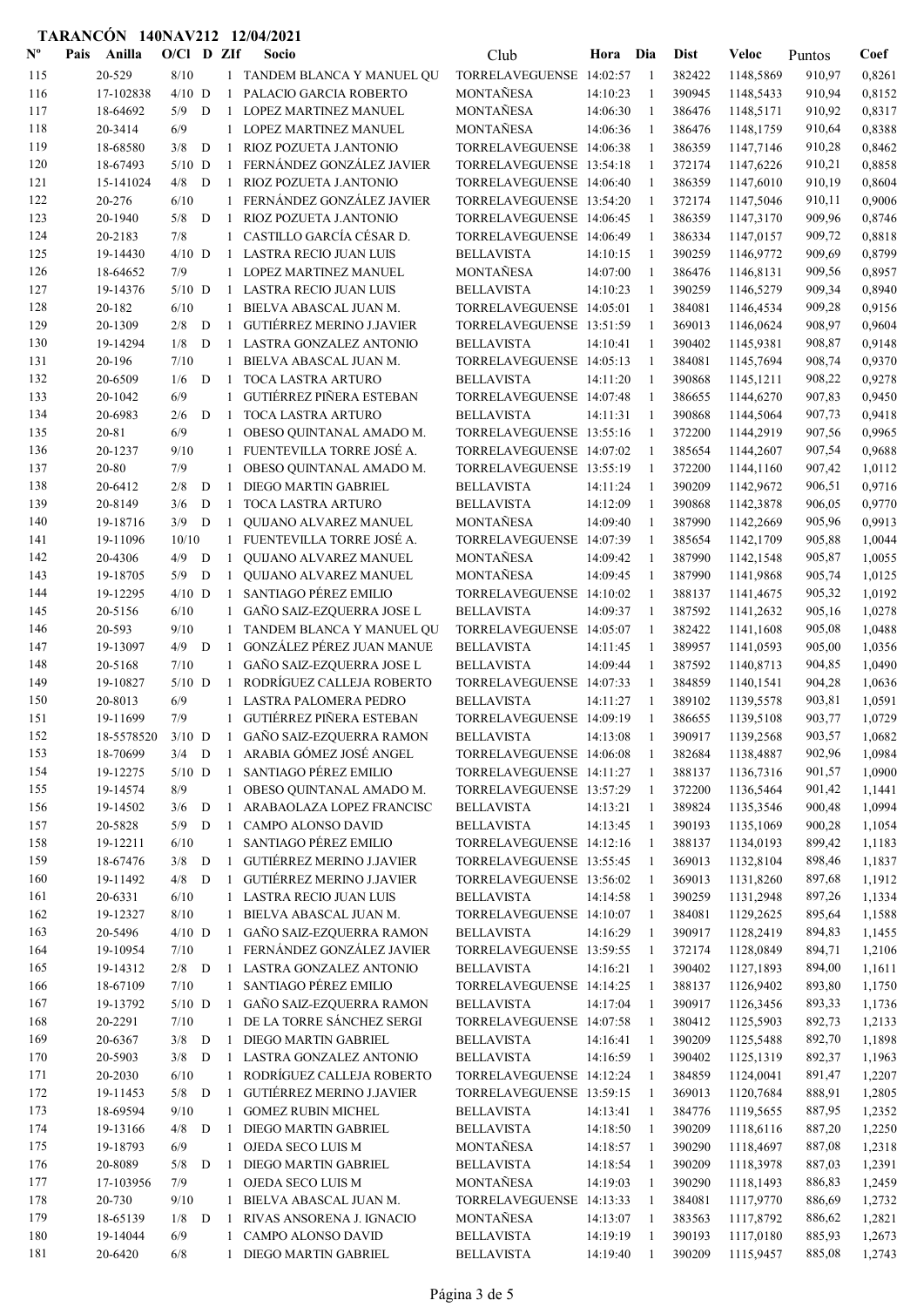| $\mathbf{N}^{\mathbf{o}}$ | Pais | Anilla               | $O/C1$ D ZIf    |           |                              | Socio                                           | Club                                         | Hora                 | Dia            | <b>Dist</b>      | Veloc                  | Puntos           | Coef             |
|---------------------------|------|----------------------|-----------------|-----------|------------------------------|-------------------------------------------------|----------------------------------------------|----------------------|----------------|------------------|------------------------|------------------|------------------|
| 182                       |      | 20-5857              | 7/9             |           |                              | 1 CAMPO ALONSO DAVID                            | <b>BELLAVISTA</b>                            | 14:20:00             | $\mathbf{1}$   | 390193           | 1114,8371              | 884,20           | 1,2814           |
| 183                       |      | 20-8039              | 7/9             |           |                              | LASTRA PALOMERA PEDRO                           | <b>BELLAVISTA</b>                            | 14:19:05             | -1             | 389102           | 1114,6393              | 884,05           | 1,2921           |
| 184                       |      | 19-18449             | 8/9             |           | $\mathbf{1}$                 | OJEDA SECO LUIS M                               | MONTAÑESA                                    | 14:20:14             | $\overline{1}$ | 390290           | 1114,3714              | 883,83           | 1,2952           |
| 185                       |      | 19-17625             | $5/10$ D        |           | 1                            | PALACIO GARCIA ROBERTO                          | MONTAÑESA                                    | 14:20:56             | -1             | 390945           | 1114,0150              | 883,55           | 1,3000           |
| 186                       |      | 19-14624             | 8/9             |           | 1                            | LASTRA PALOMERA PEDRO                           | <b>BELLAVISTA</b>                            | 14:19:22             | -1             | 389102           | 1113,7353              | 883,33           | 1,3133           |
| 187                       |      | 20-8016              | 9/9             |           | 1                            | LASTRA PALOMERA PEDRO                           | <b>BELLAVISTA</b>                            | 14:19:34             | -1             | 389102           | 1113,0981              | 882,82           | 1,3203           |
| 188                       |      | 20-6759              | 10/10           |           | 1                            | <b>GOMEZ RUBIN MICHEL</b>                       | <b>BELLAVISTA</b>                            | 14:15:41             | -1             | 384776           | 1113,0881              | 882,82           | 1,3423           |
| 189                       |      | 20-5441              | 6/10            |           | 1                            | GAÑO SAIZ-EZQUERRA RAMON                        | <b>BELLAVISTA</b>                            | 14:21:15             | -1             | 390917           | 1112,9310              | 882,69           | 1,3282           |
| 190                       |      | 20-1944              | $6/8$           |           | 1                            | RIOZ POZUETA J.ANTONIO                          | TORRELAVEGUENSE 14:17:17                     |                      | 1              | 386359           | 1112,5181              | 882,36           | 1,3510           |
| 191                       |      | 19-13041             | $4/10$ D        |           | -1                           | <b>SALMON ARCE JOSE MANUE</b>                   | <b>BELLAVISTA</b>                            | 14:20:22             | -1             | 389731           | 1112,3518              | 882,23           | 1,3464           |
| 192                       |      | 19-13743             | 8/10            |           | $\mathbf{1}$                 | GAÑO SAIZ-EZQUERRA JOSE L                       | <b>BELLAVISTA</b>                            | 14:18:29             | -1             | 387592           | 1112,2254              | 882,13           | 1,3609           |
| 193                       |      | 16-119495            | $1/7$ D         |           | $\mathbf{1}$                 | SANTANDER OCEJA LUIS FERN                       | MONTAÑESA                                    | 14:08:51             | 1              | 376598           | 1111,4003              | 881,48           | 1,4079           |
| 194                       |      | 19-16900             | 2/7             | D         | $\mathbf{1}$                 | SANTANDER OCEJA LUIS FERN                       | MONTAÑESA                                    | 14:08:52             | -1             | 376598           | 1111,3457              | 881,43           | 1,4152           |
| 195                       |      | 20-2742              | 6/10            |           | 1                            | PALACIO GARCIA ROBERTO                          | MONTAÑESA                                    | 14:22:44             | -1             | 390945           | 1108,3302              | 879,04           | 1,3703           |
| 196                       |      | 18-64623             | 8/9             |           | 1                            | LOPEZ MARTINEZ MANUEL                           | MONTAÑESA                                    | 14:18:46             | $\mathbf{1}$   | 386476           | 1108,1220              | 878,88           | 1,3933           |
| 197                       |      | 20-8115              | 4/6             | D         | -1                           | <b>TOCA LASTRA ARTURO</b>                       | <b>BELLAVISTA</b>                            | 14:22:52             | -1             | 390868           | 1107,6932              | 878,54           | 1,3846           |
| 198                       |      | 20-6117              | 7/10            |           | 1                            | LASTRA RECIO JUAN LUIS                          | <b>BELLAVISTA</b>                            | 14:22:21             | -1             | 390259           | 1107,5890              | 878,45           | 1,3938           |
| 199                       |      | 18-69667             | $5/10$ D        |           | 1                            | <b>SALMON ARCE JOSE MANUE</b>                   | <b>BELLAVISTA</b>                            | 14:22:14             | $\mathbf{1}$   | 389731           | 1106,4569              | 877,56           | 1,4028           |
| 200                       |      | 20-4307              | 6/9             |           | $\mathbf{1}$                 | QUIJANO ALVAREZ MANUEL                          | MONTAÑESA                                    | 14:20:55             | $\mathbf{1}$   | 387990           | 1105,6471              | 876,91           | 1,4161           |
| 201                       |      | 20-5466              | 7/10            |           | $\mathbf{1}$                 | <b>GAÑO SAIZ-EZQUERRA RAMON</b>                 | <b>BELLAVISTA</b>                            | 14:24:03             | $\mathbf{1}$   | 390917           | 1104.1294              | 875,71           | 1,4126           |
| 202                       |      | 20-5136              | 9/10            |           | 1                            | GAÑO SAIZ-EZQUERRA JOSE L                       | <b>BELLAVISTA</b>                            | 14:21:24             | $\mathbf{1}$   | 387592           | 1102,9937              | 874,81           | 1,4318           |
| 203<br>204                |      | 19-12229<br>19-17637 | 8/10            |           | 1                            | <b>SANTIAGO PÉREZ EMILIO</b>                    | TORRELAVEGUENSE 14:22:44<br><b>MONTAÑESA</b> |                      | 1              | 388137           | 1100,3695              | 872,73           | 1,4368           |
| 205                       |      | 18-63897             | 7/10<br>$1/4$ D |           | $\mathbf{1}$<br>$\mathbf{1}$ | PALACIO GARCIA ROBERTO<br>PEDRAJA FRAILE BENITO | <b>MONTAÑESA</b>                             | 14:25:21<br>14:24:56 | 1<br>-1        | 390945<br>390368 | 1100,1688<br>1099,8347 | 872,57<br>872,30 | 1,4336<br>1,4427 |
| 206                       |      | 19-12249             | 9/10            |           | $\mathbf{1}$                 | <b>SANTIAGO PÉREZ EMILIO</b>                    | TORRELAVEGUENSE 14:22:57                     |                      | -1             | 388137           | 1099,6940              | 872,19           | 1,4581           |
| 207                       |      | 17-100389            | 4/6             | D         | $\mathbf{1}$                 | ARABAOLAZA LOPEZ FRANCISC                       | <b>BELLAVISTA</b>                            | 14:24:39             | -1             | 389824           | 1099,1795              | 871,78           | 1,4588           |
| 208                       |      | 16-119450            | 3/7             | D         | $\mathbf{1}$                 | SANTANDER OCEJA LUIS FERN                       | MONTAÑESA                                    | 14:13:04             | -1             | 376598           | 1097,7400              | 870,64           | 1,5173           |
| 209                       |      | 19-13116             | 5/9             | D         | $\mathbf{1}$                 | GONZÁLEZ PÉREZ JUAN MANUE                       | <b>BELLAVISTA</b>                            | 14:26:18             | -1             | 389957           | 1094,4625              | 868,04           | 1,4724           |
| 210                       |      | 19-13015             | 6/10            |           | 1                            | <b>SALMON ARCE JOSE MANUE</b>                   | <b>BELLAVISTA</b>                            | 14:26:06             | -1             | 389731           | 1094,4426              | 868,03           | 1,4803           |
| 211                       |      | 20-5064              | 7/10            |           | 1                            | SALMON ARCE JOSE MANUE                          | <b>BELLAVISTA</b>                            | 14:26:08             | -1             | 389731           | 1094,3401              | 867,95           | 1,4874           |
| 212                       |      | 20-1476              | 2/8             | D         | 1                            | TANDEM J.J.                                     | TORRELAVEGUENSE 14:11:21                     |                      | -1             | 373450           | 1094,0384              | 867,71           | 1,5596           |
| 213                       |      | 19-14288             | 4/8             | D         | 1                            | LASTRA GONZALEZ ANTONIO                         | <b>BELLAVISTA</b>                            | 14:27:14             | $\mathbf{1}$   | 390402           | 1092,8487              | 866,76           | 1,4989           |
| 214                       |      | 19-13131             | 5/6             | D         | 1                            | TOCA LASTRA ARTURO                              | <b>BELLAVISTA</b>                            | 14:27:50             | $\mathbf{1}$   | 390868           | 1092,3186              | 866,34           | 1,5041           |
| 215                       |      | 20-6393              | 7/8             |           | 1                            | DIEGO MARTIN GABRIEL                            | <b>BELLAVISTA</b>                            | 14:27:16             | -1             | 390209           | 1092,2066              | 866,25           | 1,5137           |
| 216                       |      | 20-6332              | 8/10            |           | 1                            | <b>LASTRA RECIO JUAN LUIS</b>                   | <b>BELLAVISTA</b>                            | 14:27:22             | -1             | 390259           | 1092,0409              | 866,12           | 1,5205           |
| 217                       |      | 20-3284              | $2/8$ D         |           | -1                           | RIVAS ANSORENA J. IGNACIO                       | MONTAÑESA                                    | 14:21:25             | -1             | 383563           | 1091,4764              | 865,67           | 1,5543           |
| 218                       |      | 20-6286              | 9/10            |           | $\mathbf{1}$                 | LASTRA RECIO JUAN LUIS                          | <b>BELLAVISTA</b>                            | 14:27:44             | -1             | 390259           | 1090,9215              | 865,23           | 1,5346           |
| 219                       |      | 20-6089              | 2/5             | D         | $\mathbf{1}$                 | SAIZ SOPEÑA MARCOS                              | <b>BELLAVISTA</b>                            | 14:28:33             | $\mathbf{1}$   | 390939           | 1090,3333              | 864,77           | 1,5390           |
| 220                       |      | 19-13088             | $6/9$           |           | $\mathbf{1}$                 | GONZÁLEZ PÉREZ JUAN MANUE                       | <b>BELLAVISTA</b>                            | 14:27:42             | $\mathbf{1}$   | 389957           | 1090,1789              | 864,65           | 1,5499           |
| 221                       |      | 18-70818             | 5/6             | D         | -1                           | ARABAOLAZA LOPEZ FRANCISC                       | <b>BELLAVISTA</b>                            | 14:28:34             | 1              | 389824           | 1087,1730              | 862,26           | 1,5575           |
| 222                       |      | 20-5455              | $8/10$          |           | $\mathbf{1}$                 | GAÑO SAIZ-EZQUERRA RAMON                        | <b>BELLAVISTA</b>                            | 14:30:21             | -1             | 390917           | 1084,8259              | 860,40           | 1,5602           |
| 223                       |      | 19-11914             | 8/10            |           | $\mathbf{1}$                 | DE LA TORRE SÁNCHEZ SERGI                       | TORRELAVEGUENSE 14:20:50                     |                      | -1             | 380412           | 1084,3097              | 859,99           | 1,6105           |
| 224                       |      | 20-4323              | 7/9             |           | $\mathbf{1}$                 | QUIJANO ALVAREZ MANUEL                          | MONTAÑESA                                    | 14:27:54             | -1             | 387990           | 1084,0738              | 859,80           | 1,5861           |
| 225                       |      | 20-1465              | 3/8             | D         | 1                            | TANDEM J.J.                                     | TORRELAVEGUENSE 14:14:54                     |                      | -1             | 373450           | 1082,7776              | 858,78           | 1,6552           |
| 226                       |      | 18-63996             | $3/8$           | ${\bf D}$ | -1                           | RIVAS ANSORENA J. IGNACIO                       | MONTAÑESA                                    | 14:24:38             | -1             | 383563           | 1081,5763              | 857,82           | 1,6187           |
| 227                       |      | 18-68326             | 1/5             | ${\bf D}$ | 1                            | ABAD REIGADAS JOSÉ                              | TORRELAVEGUENSE 14:29:23                     |                      | 1              | 388698           | 1081,5694              | 857,82           | 1,6044           |
| 228                       |      | 19-17038             | 2/4             | D         | 1                            | PEDRAJA FRAILE BENITO                           | MONTAÑESA                                    | 14:31:17             | -1             | 390368           | 1080,5038              | 856,97           | 1,6046           |
| 229                       |      | 20-4317              | $8/9$           |           | 1                            | QUIJANO ALVAREZ MANUEL                          | MONTAÑESA                                    | 14:29:42             | -1             | 387990           | 1078,6489              | 855,50           | 1,6215           |
| 230                       |      | 19-13108             | 7/9             |           | $\mathbf{1}$                 | GONZÁLEZ PÉREZ JUAN MANUE                       | <b>BELLAVISTA</b>                            | 14:32:53             | -1             | 389957           | 1074,6071              | 852,30           | 1,6204           |
| 231                       |      | 19-11714             | 8/9             |           | $\mathbf{1}$                 | GUTIÉRREZ PIÑERA ESTEBAN                        | TORRELAVEGUENSE 14:31:45                     |                      | 1              | 386655           | 1068,8459              | 847,73           | 1,6413           |
| 232                       |      | 20-4320              | 9/9             |           | 1                            | QUIJANO ALVAREZ MANUEL                          | MONTAÑESA                                    | 14:33:08             | $\mathbf{1}$   | 387990           | 1068,4505              | 847,41           | 1,6427           |
| 233                       |      | 20-6697              | 6/6             |           | 1                            | ARABAOLAZA LOPEZ FRANCISC                       | <b>BELLAVISTA</b>                            | 14:34:57             | -1             | 389824           | 1068,1573              | 847,18           | 1,6420           |
| 234                       |      | 20-466               | 7/10            |           | 1                            | RODRÍGUEZ CALLEJA ROBERTO                       | TORRELAVEGUENSE 14:30:58                     |                      | -1             | 384859           | 1066,1899              | 845,62           | 1,6704           |
| 235                       |      | 20-2325              | 9/10            |           | $\mathbf{1}$                 | DE LA TORRE SÁNCHEZ SERGI                       | TORRELAVEGUENSE 14:27:44                     |                      | -1             | 380412           | 1063,3955              | 843,40           | 1,6971           |
| 236                       |      | 20-5825              | 8/9             |           | $\mathbf{1}$                 | CAMPO ALONSO DAVID                              | <b>BELLAVISTA</b>                            | 14:37:51             | $\mathbf{1}$   | 390193           | 1060,7394              | 841,30           | 1,6616           |
| 237                       |      | 19-14479             | 3/5             | D         | 1                            | SAIZ SOPEÑA MARCOS                              | <b>BELLAVISTA</b>                            | 14:38:47             | -1             | 390939           | 1060,0777              | 840,77           | 1,6655           |
| 238                       |      | 20-3318              | $4/8$           | ${\bf D}$ | 1                            | RIVAS ANSORENA J. IGNACIO                       | MONTAÑESA                                    | 14:31:58             | -1             | 383563           | 1059,6639              | 840,44           | 1,7047           |
| 239                       |      | 20-5929              | 5/8             | D         | 1                            | LASTRA GONZALEZ ANTONIO                         | <b>BELLAVISTA</b>                            | 14:40:40             | 1              | 390402           | 1053,2428              | 835,35           | 1,6818           |
| 240                       |      | 20-581               | 10/10           |           |                              | 1 TANDEM BLANCA Y MANUEL QU                     | TORRELAVEGUENSE 14:33:19                     |                      | 1              | 382422           | 1052,5859              | 834,83           | 1,7241           |
| 241                       |      | 19-14308             | $6/8$           |           | $\mathbf{1}$                 | LASTRA GONZALEZ ANTONIO                         | <b>BELLAVISTA</b>                            | 14:43:19             | -1             | 390402           | 1045,7663              | 829,42           | 1,6959           |
| 242                       |      | 19-11739             | $2/5$ D         |           | 1                            | <b>ABAD REIGADAS JOSÉ</b>                       | TORRELAVEGUENSE 14:41:44                     |                      | 1              | 388698           | 1045,6367              | 829,32           | 1,7104           |
| 243                       |      | 16-113814            | $3/5$ D         |           | 1                            | ABAD REIGADAS JOSÉ                              | TORRELAVEGUENSE 14:43:02                     |                      | $\mathbf{1}$   | 388698           | 1041,9927              | 826,43           | 1,7175           |
| 244                       |      | 20-5189              | 10/10           |           | $\mathbf{1}$                 | GAÑO SAIZ-EZQUERRA JOSE L                       | <b>BELLAVISTA</b>                            | 14:43:44             | $\mathbf{1}$   | 387592           | 1037,0817              | 822,53           | 1,7295           |
| 245                       |      | 16-119442            | $4/7$ D         |           | -1                           | SANTANDER OCEJA LUIS FERN                       | MONTAÑESA                                    | 14:34:08             | $\mathbf{1}$   | 376598           | 1034,2311              | 820,27           | 1,7873           |
| 246                       |      | 19-14290             | 7/8             |           | $\mathbf{1}$                 | LASTRA GONZALEZ ANTONIO                         | <b>BELLAVISTA</b>                            | 14:50:21             | -1             | 390402           | 1026,4283              | 814,08           | 1,7311           |
| 247                       |      | 19-12964             | $5/7$ D         |           | 1                            | SANTANDER OCEJA LUIS FERN                       | MONTAÑESA                                    | 14:38:12             | -1             | 376598           | 1022,8083              | 811,21           | 1,8018           |
| 248                       |      | 19-13017             | 8/10            |           | $\mathbf{1}$                 | <b>SALMON ARCE JOSE MANUE</b>                   | <b>BELLAVISTA</b>                            | 14:54:56             | -1             | 389731           | 1012,4636              | 803,01           | 1,7482           |